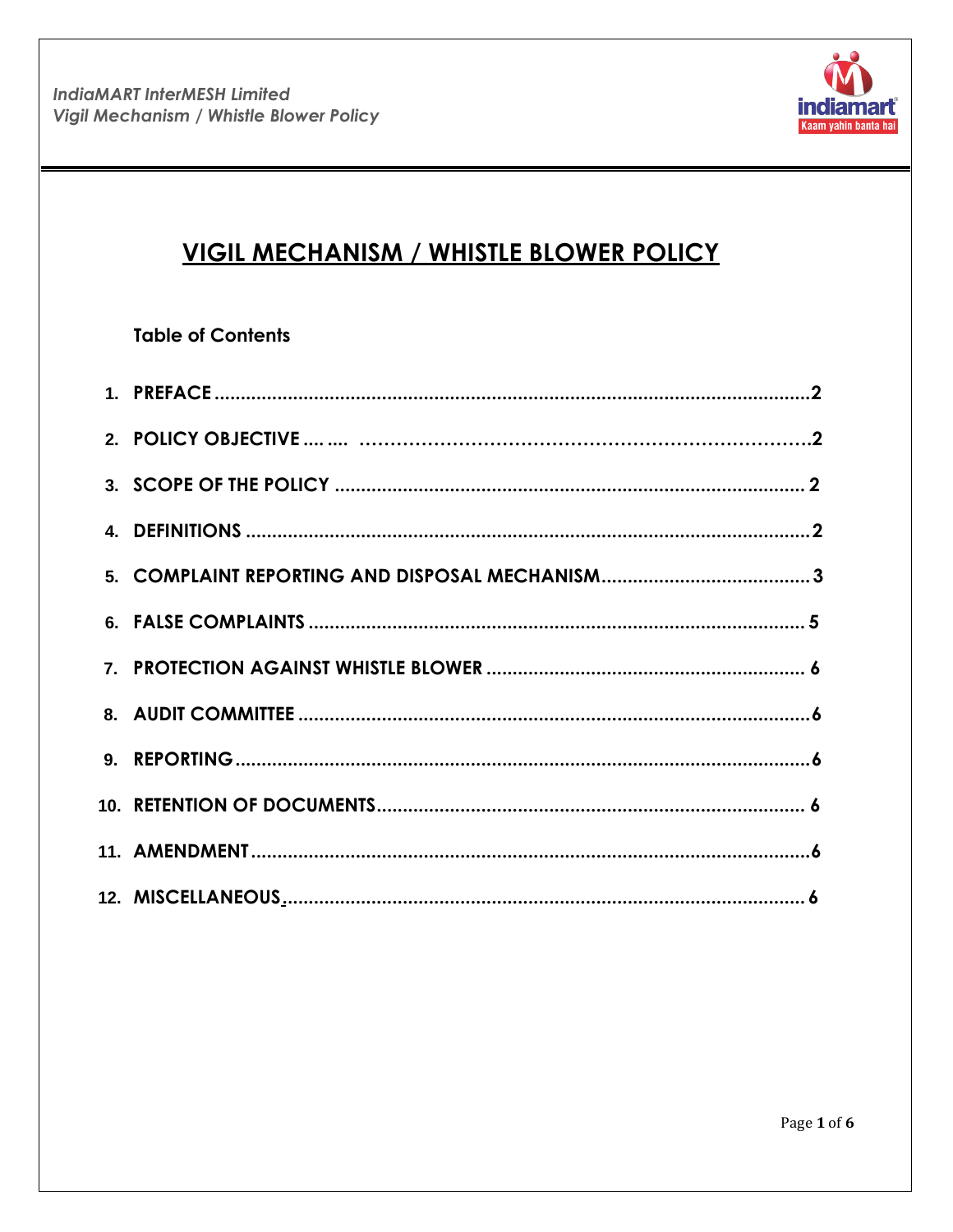

## <span id="page-1-0"></span>**1. PREFACE**

- a. The Whistle Blower Policy ("the Policy") is intended to provide opportunity to Directors/Employees/Stakeholders of the Company to report concerns about unethical behavior, actual or suspected fraud by any Director and/or Employee of the Company or any violation of the Code by them.
- b. The Policy has been framed and adopted in compliance of Section 177 of the Companies Act, 2013 & rules made thereunder and Regulation 22 of the SEBI (Listing Obligation and Disclosure Requirement Regulations), 2015 for establishing ".Vigil Mechanism (Whistle Blower Policy).
- c. This Policy is adopted by the Board of Directors of the Company on June 6, 2018 in supersession to all codes/policies on this subject and shall be applicable with effect from the date of listing of Company's equity shares on Stock exchange/s.

## **2. POLICY OBJECTIVES**

## **The primary objectives of the Policy are:**

- a. To encourage any person to bring genuine ethical and legal concerns, violations and suspected fraudulent behavior of which they are or become aware of, to an internal authority so that action can be taken immediately to resolve theproblem.
- b. Mechanism and direct access to consider, investigate and resolve/ redress genuine complaints/ concerns based on facts and valid evidence/s.
- c. Adequate protection and safeguards to those persons who avail themechanism.

## <span id="page-1-1"></span>**3. SCOPE OF THE POLICY**

The Policy is applicable to:

- (a) members of the Board of Directors of the Company **"Directors"**;
- (b) all employees of the Company; and
- (c) other Stakeholders of the Company;

to mean that they are eligible to make Complaints under the policy.

## <span id="page-1-2"></span>**4. DEFINITIONS**

The definitions of some of the key terms used in this policy are given below. Capitalized terms not defined herein shall have the meaning assigned to them under the Policy**.**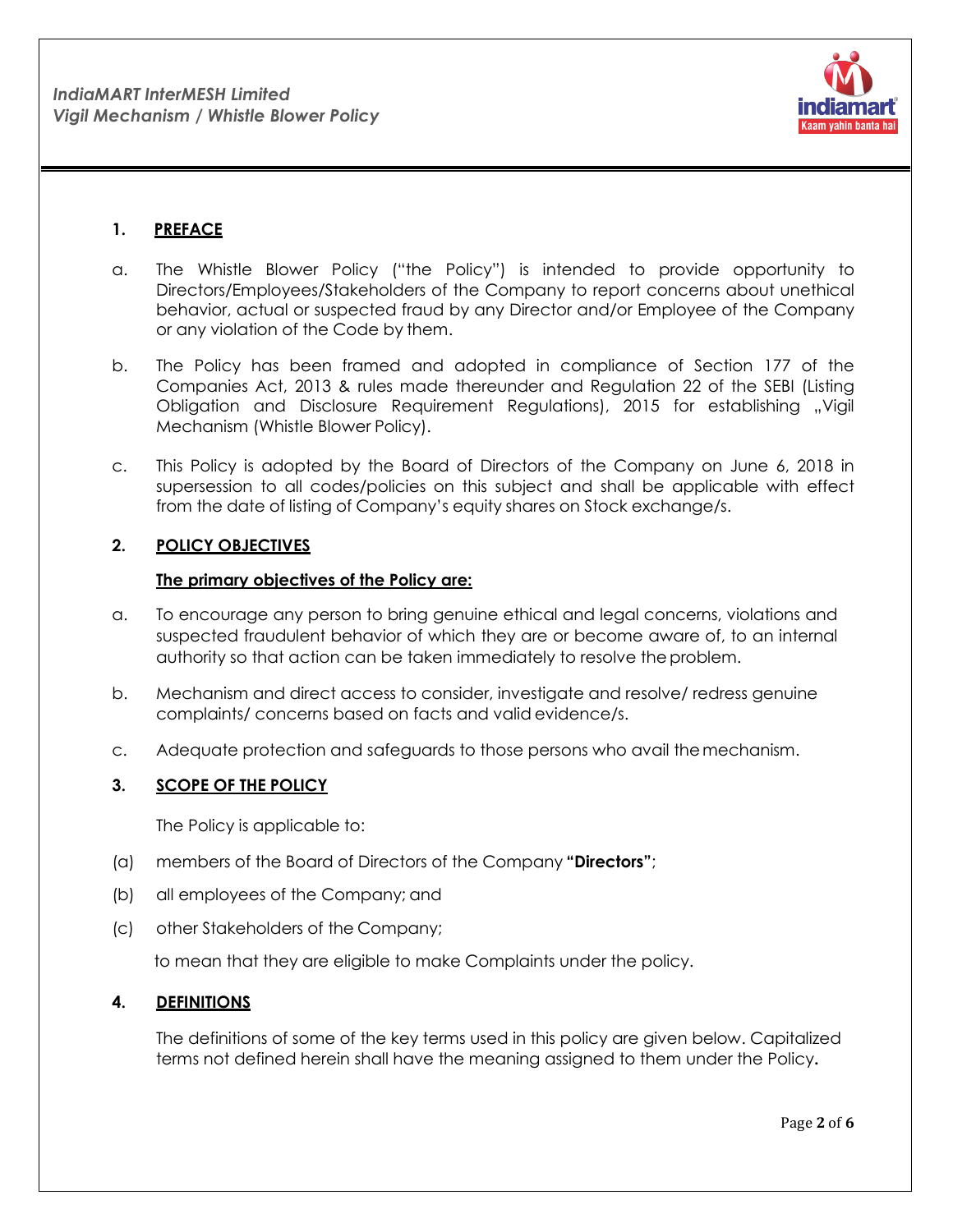

- a. **"Board"** Means the Board of Directors of the Company.
- b. **"Chairman of the Audit Committee"** means the Chairman of the Audit Committee constituted by the Board of Directors of the Company in accordance with Section 177 of the Companies Act India, 2013 and read with SEBI (Listing Obligation and Disclosure Requirement Regulations), 2015.
- c. **"Company"** means IndiaMART InterMESH Limited.
- d. **"Complaint"** means any communication made in good faith by a whistleblower that discloses or demonstrates information that may indicate evidence towards unethical behavior, actual or suspected fraud or violation of the Code by any Director or Employee of the Company;
- e. **"Ombudsperson"** means such person as may be designated by the management for the purpose of processing and investigating (to the extent indicated in the Policy) into the complaints received under this policy.
- f. **"Stakeholders"** includes customers, vendors, suppliers, contractors, service providers of the Company.
- g. **"Subject(s)"** means the suspected person on whom the allegations are made under Complaint.
- h. **"Whistle Blower"** means any eligible person who makes a Complaint under thisPolicy.

In the Policy, words importing the masculine shall include feminine and words importing singular shall include the plural or vice-versa.

#### <span id="page-2-0"></span>**5. COMPLAINT REPORTING AND DISPOSAL MECHANISM**

#### **a. PROCESS:**

a) Any Complaint concerning Director(s) and/or employees at the level of Core Team shall be forwarded to the Chairman of Audit Committee for investigation. Presently, the Chairman of Audit Committee is Mr. Vivek Narayan Gour, and his contact details are as under:

Mr. Vivek Narayan Gour Chairman, Audit Committee (IndiaMART InterMESH Ltd) Address: MG-1203, The Magnolias, DLF Golf Links, DLF City, Phase-5, Gurgaon 122009 Phone: +91-9811896171 E-mail: [chairmanauditcommittee@indiamart.com](mailto:chairmanauditcommittee@indiamart.com)

b) Any Complaint concerning employees below the level mentioned in para 6.1(a) above, shall be forwarded to the Ombudsperson for investigation. Presently, the Ombudsperson is Mr. Manoj Bhargava and his contact details are as under: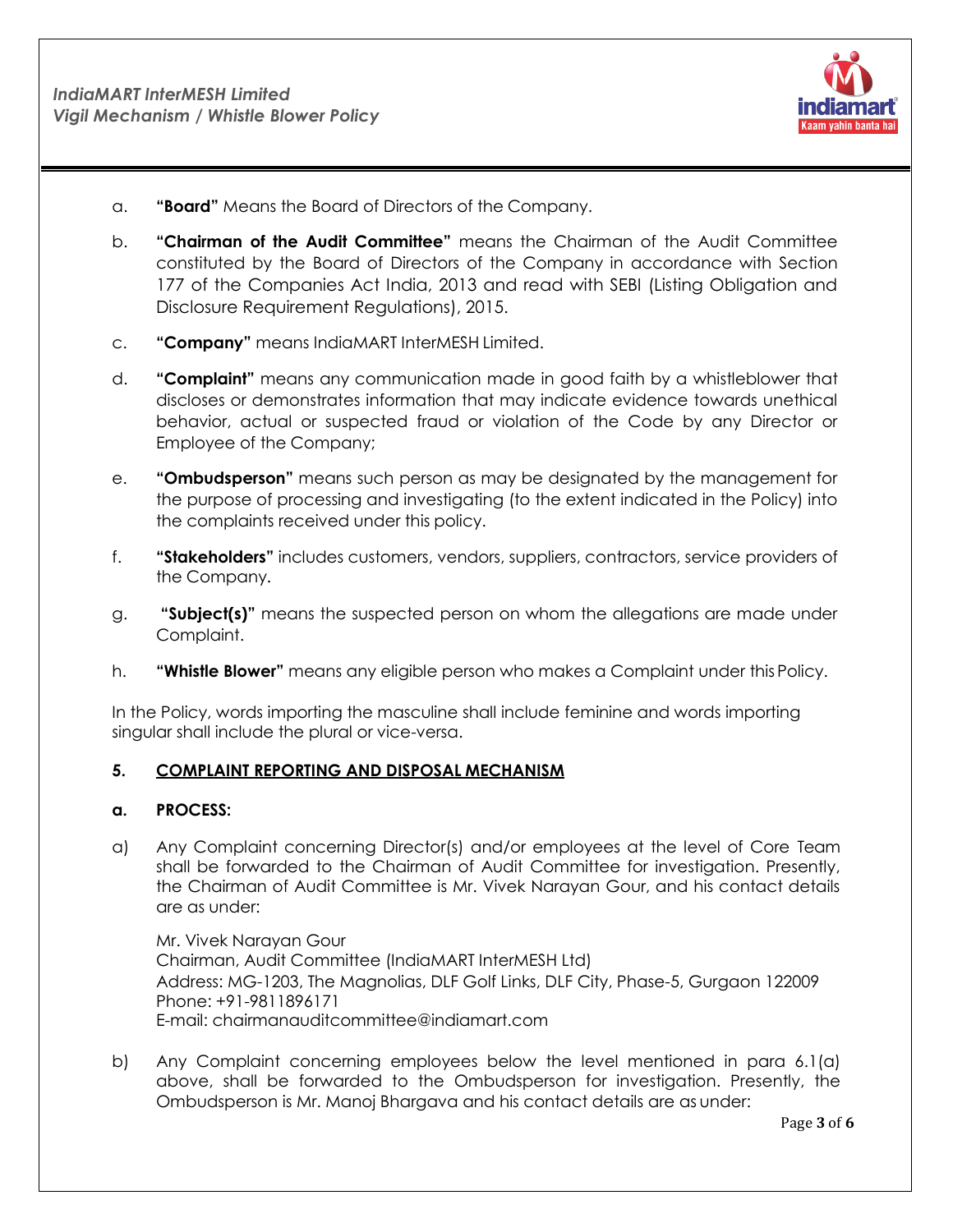

Mr. Manoj Bhargava, Ombudsperson – Whistle Blower Policy, IndiaMART InterMESH Ltd. Address: 7<sup>th</sup> Floor, Tower A, Advant-Navis Business Park, Plot No.7, Sector-142, Noida, Uttar Pradesh

Phone: 0120- 6777800 E-mail: [ombudsperson@indiamart.com](mailto:ombudsperson@indiamart.com)

However, Whistle Blower can directly access to the Chairman of Audit Committee in exceptional cases.

- b. Any change in the contact details mentioned above shall be informed by hosting the information on the website of the Company. It is clarified that no Board approval is required for change in the Policy necessitated on account of fresh appointment to the office of Chairman of Audit Committee/Ombudsperson and contact details thereof.
- c. Whistle Blower shall lodge Complaint as soon as possible after the occurrence of the incident either verbally or in writing, and in any case, not later than 15 days from the date of the incident. Whistle Blower must put his name to allegations. Anonymous complaints may not be investigated at the discretion of Chairman Audit Committee or Ombudsperson, as the case may be.
- d. As far as possible, Complaint should be accompanied by credible and relevant material, details, evidence etc. concerning the incident. In case of a verbal complaint, Chairman of the Audit Committee/Ombudsperson shall cause the complaint to be reduced into writing and signed by the Whistle Blower.
- e. The identity of the Whistle Blower will be kept confidential. Nevertheless, the Chairman of Audit Committee/Ombudsperson and/or Investigators if deem fit for the purpose of fair investigation of the Complaint and/or to meet the requirement of law in the said behalf, may disclose the identity of Whistle Blower.
- f. The Chairman of Audit Committee/Ombudsperson shall initiate action on Complaint on the best judgment basis post evaluation of behavior/conduct complained off along with details of facts contained therein.
- g. Where the Chairman of Audit Committee has received any complaint under clause 6.1(a) above, he shall conduct enquiry proceedings in relation to the complaint in such manner as he may deem fit. For this purpose, he may appoint investigator(s), who shall invariably be at a level higher than the Subject who shall submit his report to the Chairman of Audit Committee.

Page **4** of **6**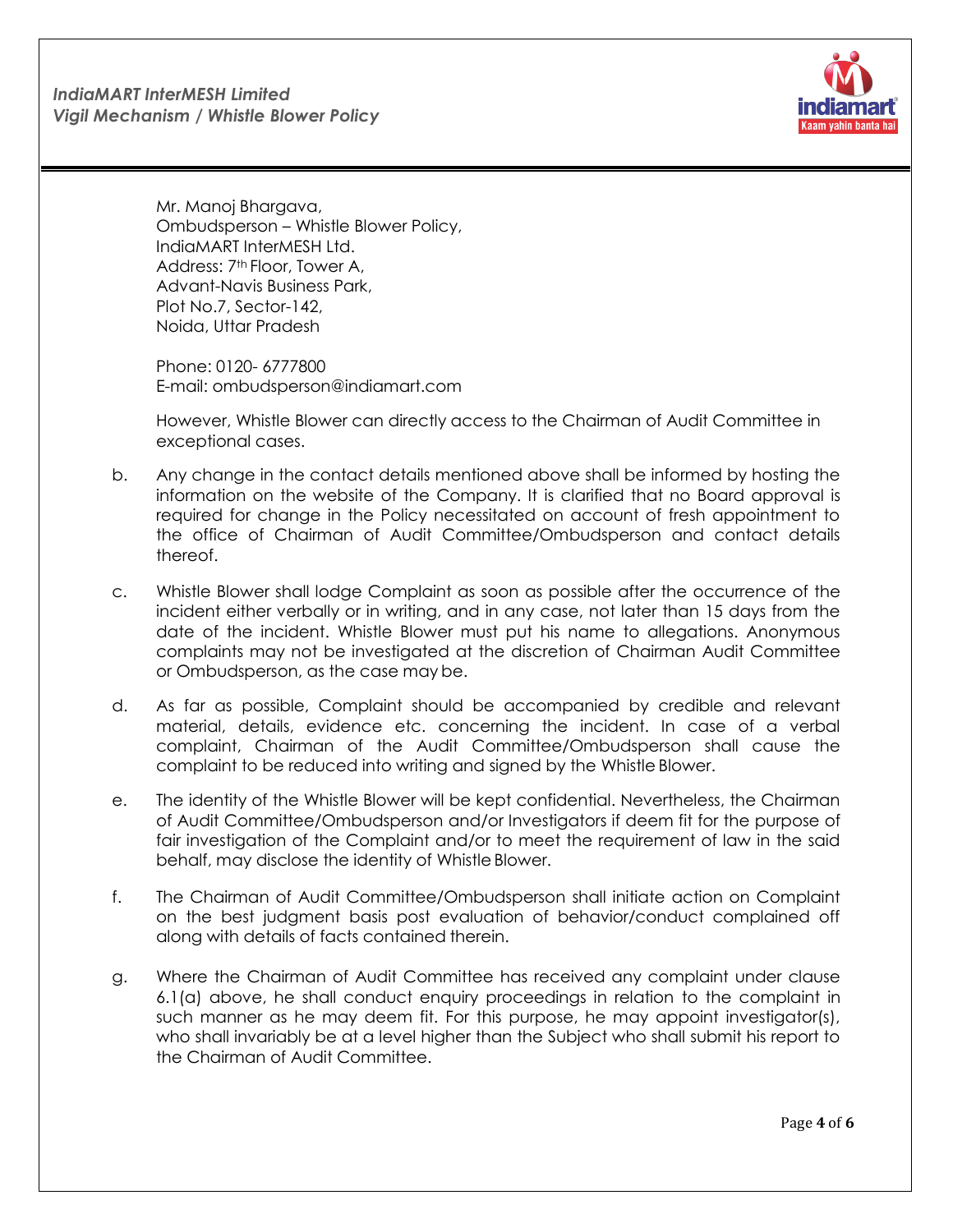

- h. Where the Ombudsman has received any complaint under clause 6.1(b) above, he shall conduct enquiry proceedings in relation to the complaint in such manner as he may deem fit. For this purpose, he may appoint investigator(s), who shall invariably be an Employee of the Company at a level higher that the Subject.
- i. During the investigation proceedings, the Whistle Blower and Subject shall be given reasonable opportunity to explain their conduct. They shall extend full co-operation in the investigation proceedings, including but not limited to prompt reply to the question(s) of the Chairman of Audit Committee or Ombudsperson (including Investigator appointed by them).
- j. Whenever and wherever required, the Chairman of Audit Committee/Ombudsperson may seek feedback and evidence from such other person, as he may deemfit.
- k. If initial enquiries by the Chairperson of Audit Committee or Ombudsman, as the case may be, suggests that the Compliant has no basis, or it is not a matter to be investigated pursued under the Policy, it may be dismissed at that stage itself and the decision is documented.
- l. Unless there are compelling reasons not to do so, Subject(s) will be given the opportunity to respond to material findings contained in the investigation report.
- m. Upon completion of the enquiry proceedings, the Chairman of Audit Committee shall submit his written report to the Board of Directors where the Subject is a Director and to the Managing Director in other cases, for suitable action. The Board of Directors/Managing Director may, in its discretion either accept the recommendation in the report or annul or partly/fully modify the same.
- n. Similarly, upon completion of the enquiry proceedings the Ombudsperson shall submit his report to the Managing Director and the Managing Director may, in its discretion either accept the recommendation in the report or annul or partly/fully modify the same.
- o. If allegations are not sustained, the Subject should be consulted as to whether public disclosure of the investigation results would be in the best interest of the Subject and the Company.

## <span id="page-4-0"></span>**6. FALSE COMPLAINTS**

The protection of persons raising genuine complaints from any unfair treatment as a result of their disclosure is essential part of the policy but misuse of this protection by making frivolous and bogus complaints with mala fide intentions and/or for wrongful gains is strictly prohibited. Employee and/or Director and/or any stakeholder who makes such complaints with mala fide intentions and which would subsequently found to be false will be subject to strict disciplinaryaction.